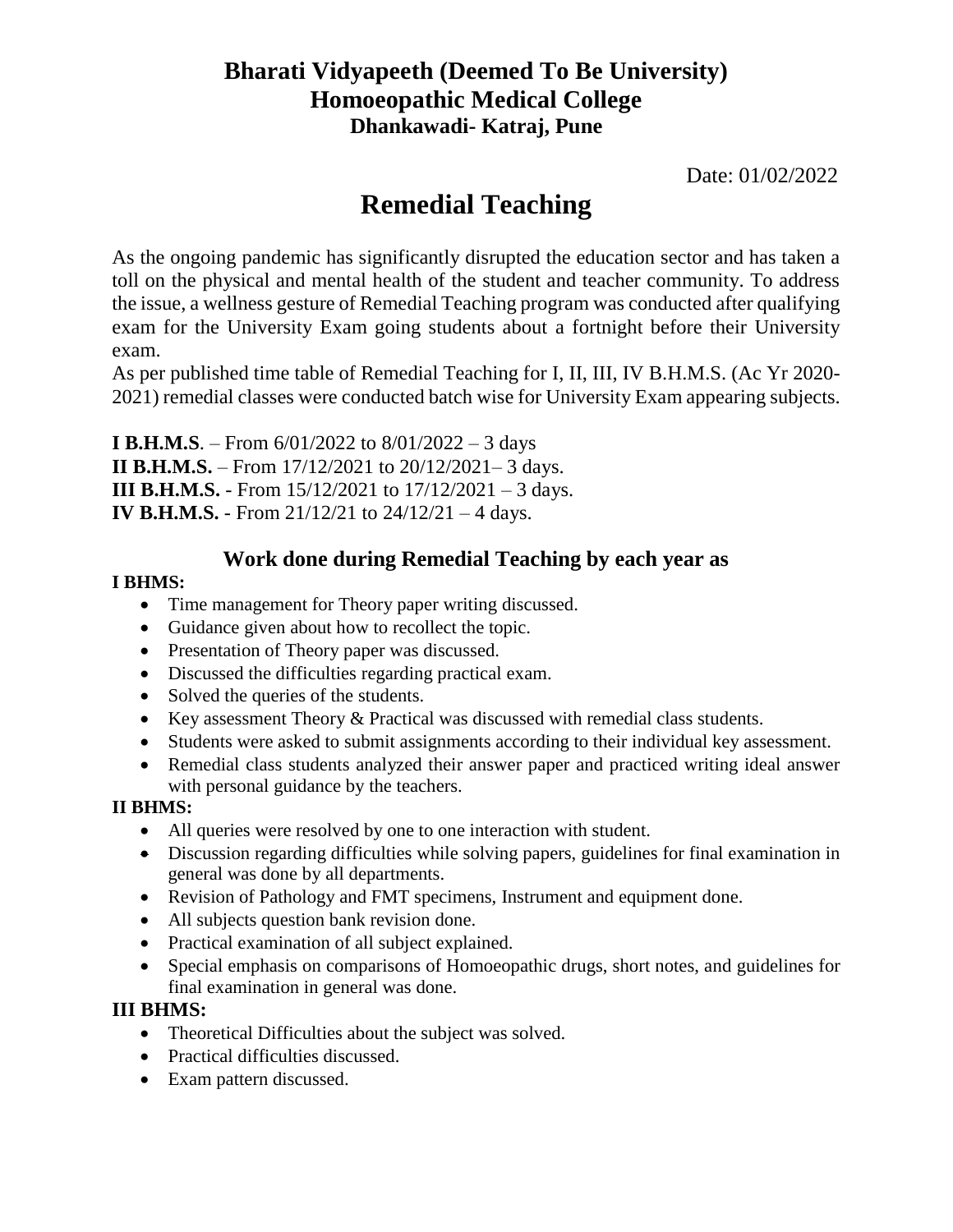#### **IV BHMS:**

- Theory syllabus with query solving by discussion in class by all subjects.
- Previous years question papers discussed.
- Question bank was discussed with respect to weightage of the topics.
- Model answer writing was discussed.
- Homeopathic approach and model answers of were discussed.
- Practical examination case related points discussed.
- All the queries raised by student were resolved.
- Difficulties in writing group were discussed for HMM
- Discussed about mistakes done in Qualifying Exam answer paper with corrections told and queries were solved.

# **Remedial Teaching Conducted by Department**



Dr. V. A. Bhagat conducting the remedial class Dr. N. Jagtap conducting remedial class

### **Department of Physiology**



Dr M Nimbalkar conducting remedial class Dr Y V Patil conducting remedial class

#### **Department of Anatomy**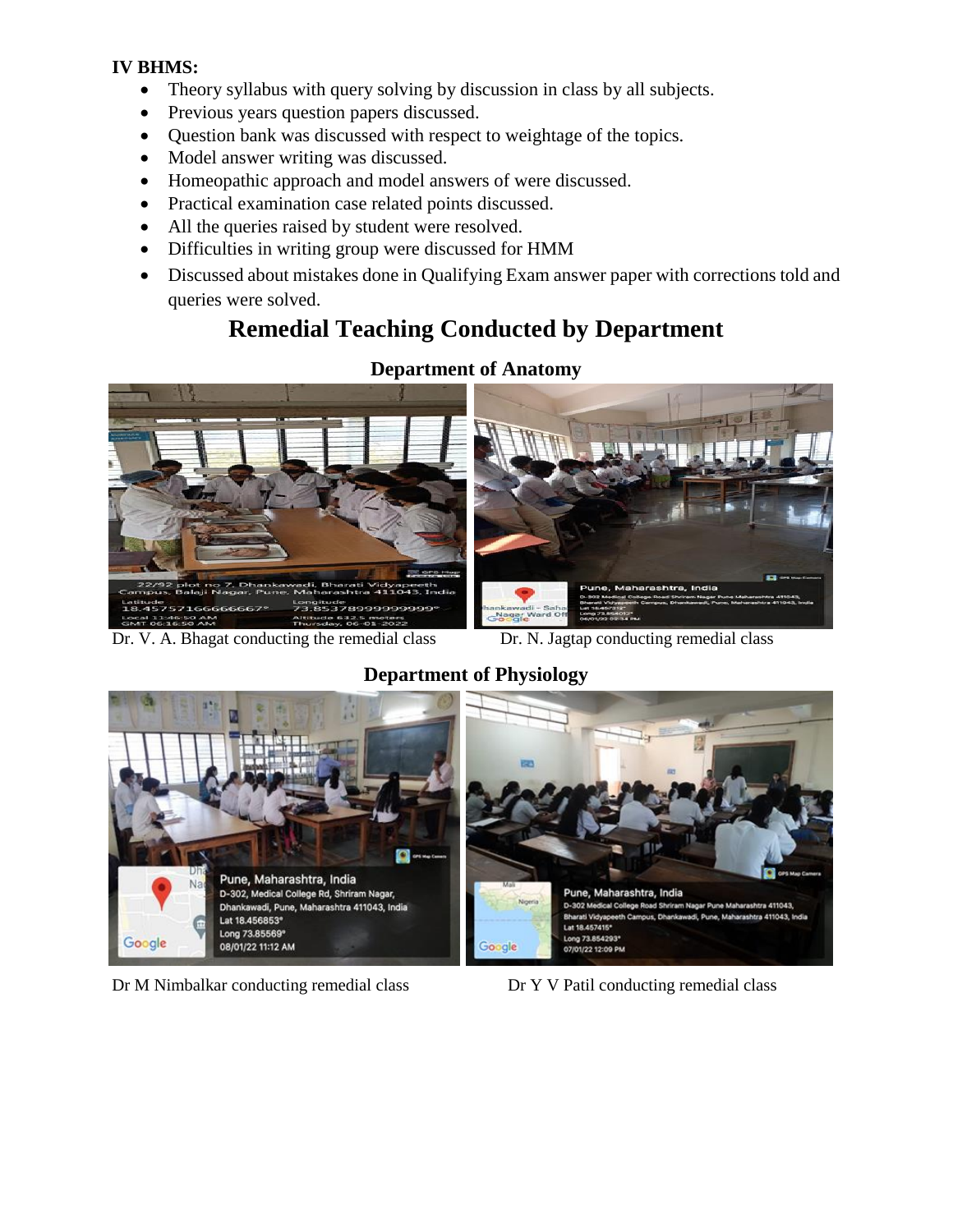### **Department of Hom. Pharmacy**



Dr. Gajendragadkar M. P. conducting remedial class Dr Shinde C. H. conducting remedial class **Department of Pathology Beam Department of FMT** 



Dr S Kadam conducting remedial class Dr R Raut conducting remedial class **Department of FMT** Department of OM







# **lospital** पुणे, महाराष्ट्र, India DHANKAWADI AYURVEDIC HO PITAL, BHARATI VIDYAPEETH DEEMED .<br>रिठ कॅंपस, धनकवडी, पुणे, महाराष्ट्र 411043, India UNIVERSITY-DHANKAWADI, भारती बिर Lat 18.458529° Long 73.856875°<br>20/12/21 11:37 AM Google  $\parallel$

. Dr N Chavan conducting remedial class Dr S Manhas conducting remedial measure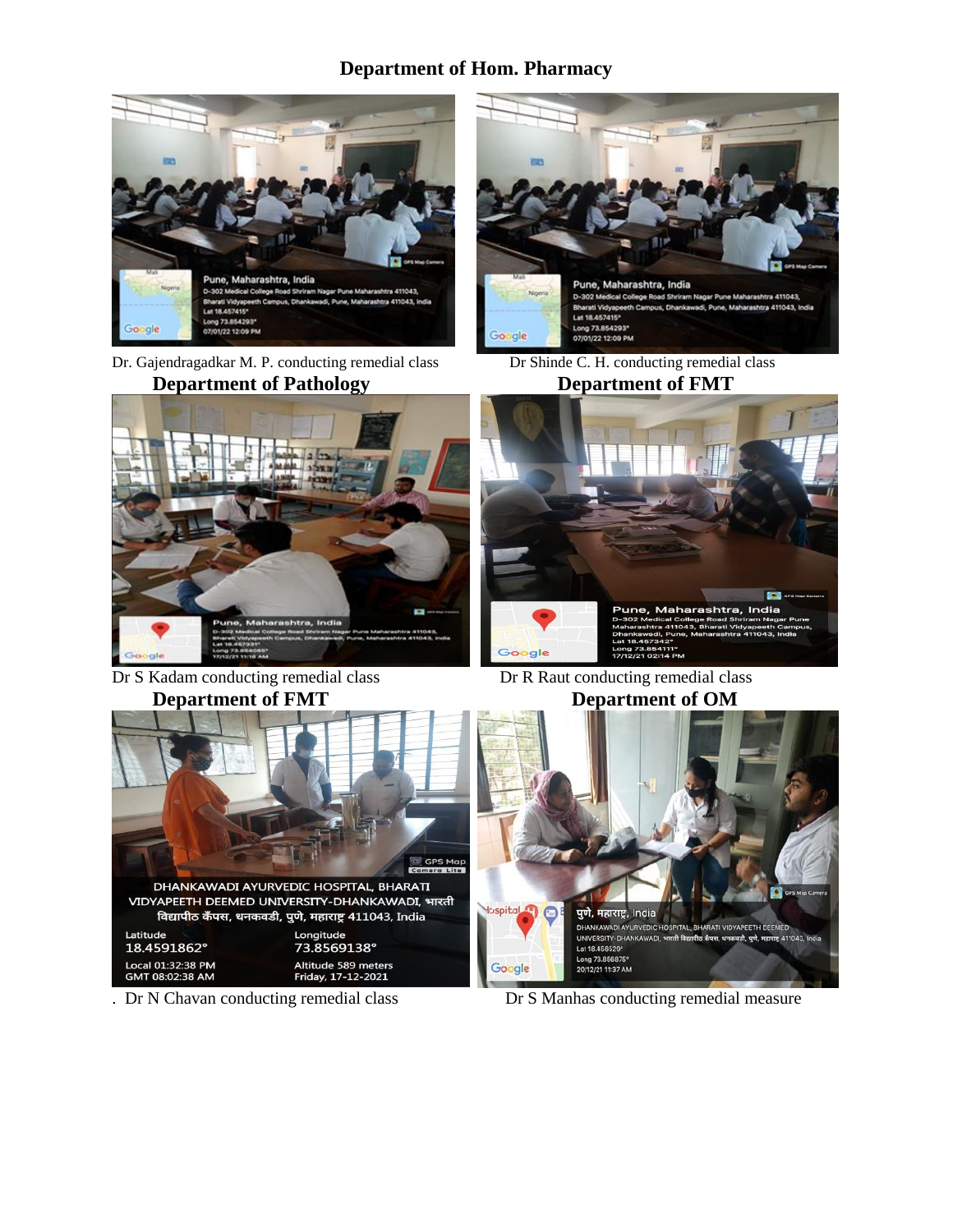## **Department of HMM**



Dr P Rathi conducting remedial class Principal Dr.(Mrs)T.A.Khan addressing the Remedial class

Dr. R Bongale conducting the Remedial class

# **Department of Surgery Department of Ob. Gy**



Dr A P Talathi conducting Remedial class



Dr A V Patil conducting Remedial class Dr J D Patil conducting Remedial class

## **Department of Medicine Department of Repertory**